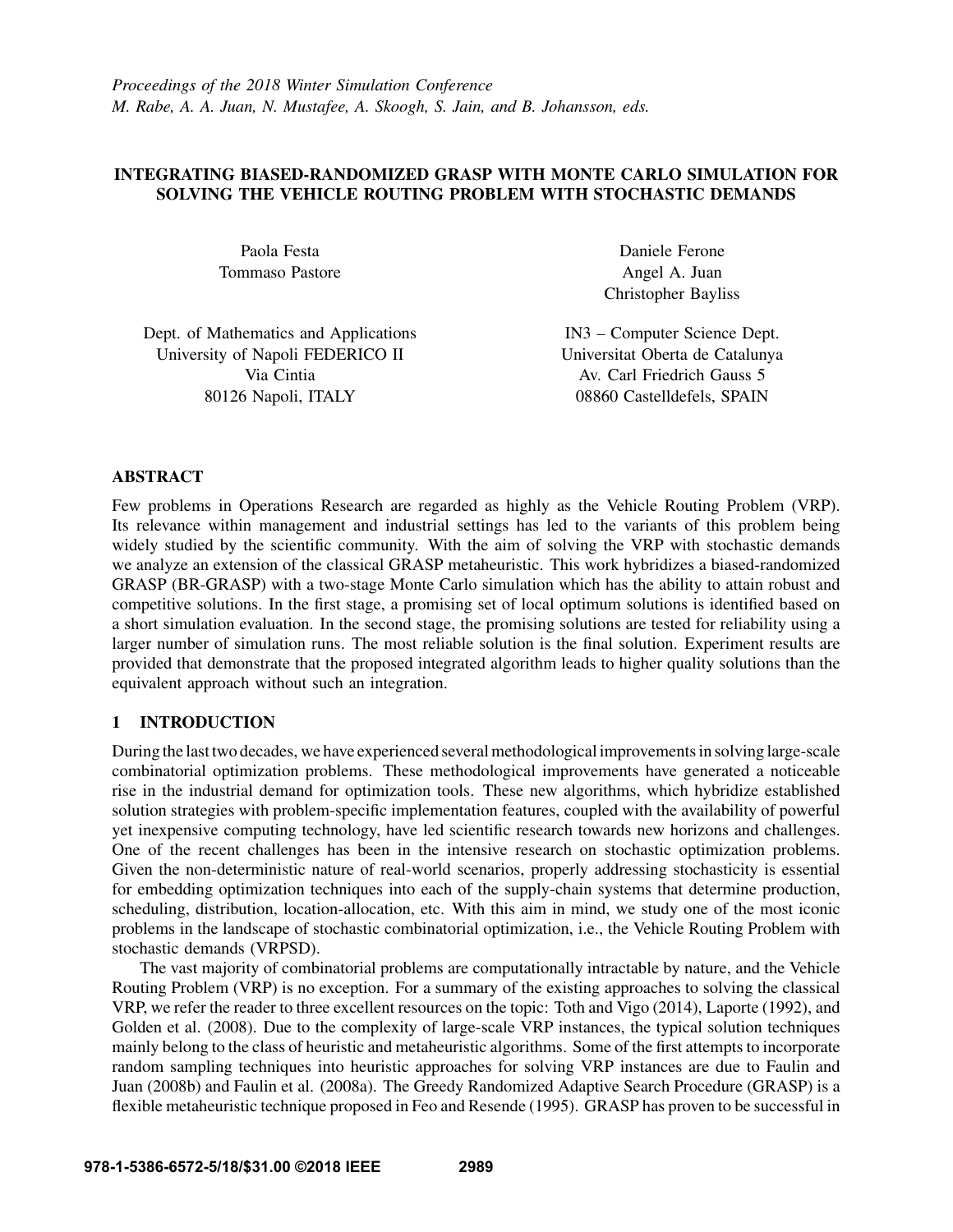a very diverse set of combinatorial optimization problems: from scheduling and routing (Festa and Resende  $2009b$ ) to graph coloring and satisfiability (Laguna and Martí  $2001$ ; Felici et al.  $2017$ ). The versatility shown in solving NP-hard deterministic problems, and the simplicity of its implementation, makes GRASP an excellent solving methodology for the VRPSD. In this work, we discuss a recent extension of this framework, the GRASP with biased randomization (BR-GRASP). In addition, we discuss how BR-GRASP can be hybridized with Monte Carlo simulation in order to obtain reliable and competitive routing plans when considering customers with stochastic demands.

The remainder of the paper is structured as follows: Section 2 summarizes previous approaches to solving stochastic VRPs (SVRPs) and provides a brief survey of the results achieved using the simheuristic paradigm to tackle hard stochastic problems. Section 3 formally introduces the VRP with stochastic demands. The main concepts and implementation strategies of our method are described in Section 4. Section 5 presents test results obtained on a well-established reference benchmark set. Lastly, Section 6 concludes this paper, by presenting the main conclusions and possible future research directions.

## 2 RELATED WORK

This section reviews two different types of related work. On the one hand, it discusses how exact and metaheuristic approaches have been employed so far to cope with stochastic VRPs. On the other hand, it reviews the basics of simheuristics and different applications of this simulation-optimization methodology.

### 2.1 Exact and Metaheuristic Methods to Solve Stochastic Routing Problems

The complexity of intractable combinatorial optimization problems, such as the VRP, heavily limits the size of the instances that can be solved with exact methods. Nevertheless, driven by the attractiveness of optimal solutions, several efforts have been made in the literature to design exact algorithms for routing problems. Gendreau et al. (1995) provide optimal solutions to the VRP with stochastic customers and demands by means of an integer L-shaped algorithm. In Laporte et al. (1992), a branch-and-cut method is described for solving the VRP with stochastic travel times. Other examples of exact algorithms that have been investigated are column generation (Tas et al. 2014) and branch-and-price (Christiansen and Lysgaard 2007). At the same time, in order to solve larger instances, a parallel stream of research has focused on heuristic and metaheuristic algorithms. Thus, Gendreau et al. (1996b) propose a Tabu Search algorithm for the VRP with stochastic customers and demands. For the VRP with stochastic demands, the work of Marinakis et al. (2013) describes a particle swarm optimization method, while Bianchi et al. (2006) compare the results achieved by five different well-known metaheuristics.

The common aspect shared by both exact and heuristic methods is the use of a dynamic approach, in which some of the stochastic values are only revealed once vehicles reach customers, at which point solutions can be dynamically re-optimized or updated with recourse actions.

#### 2.2 Simheuristics: Bringing Together Optimization and Simulation

The simheuristic framework is one of the most successful examples of hybrid simulation-optimization approaches. In this paradigm, the typical randomness of real-world optimization scenarios is effortlessly accounted for in the solution strategy, whether it has to be included in a stochastic objective function or a constraint. The main difference between techniques of this family and the majority of stochastic approaches is that simheuristics do not assume that recourse actions are available to correct solutions during the implementation of the solution. On the contrary, they try to achieve a 'reliable' solution by integrating stochastic simulation within the search process.

One essential idea in the simheuristic concept is the strong relation between the strategy devised for solving a classical deterministic problem and the simulation of the random variables. These two different perspectives to the problem are handled respectively by the heuristic (or metaheuristic) core and by a stochastic simulation (in any of its forms). Thus, given a stochastic optimization problem, a first step of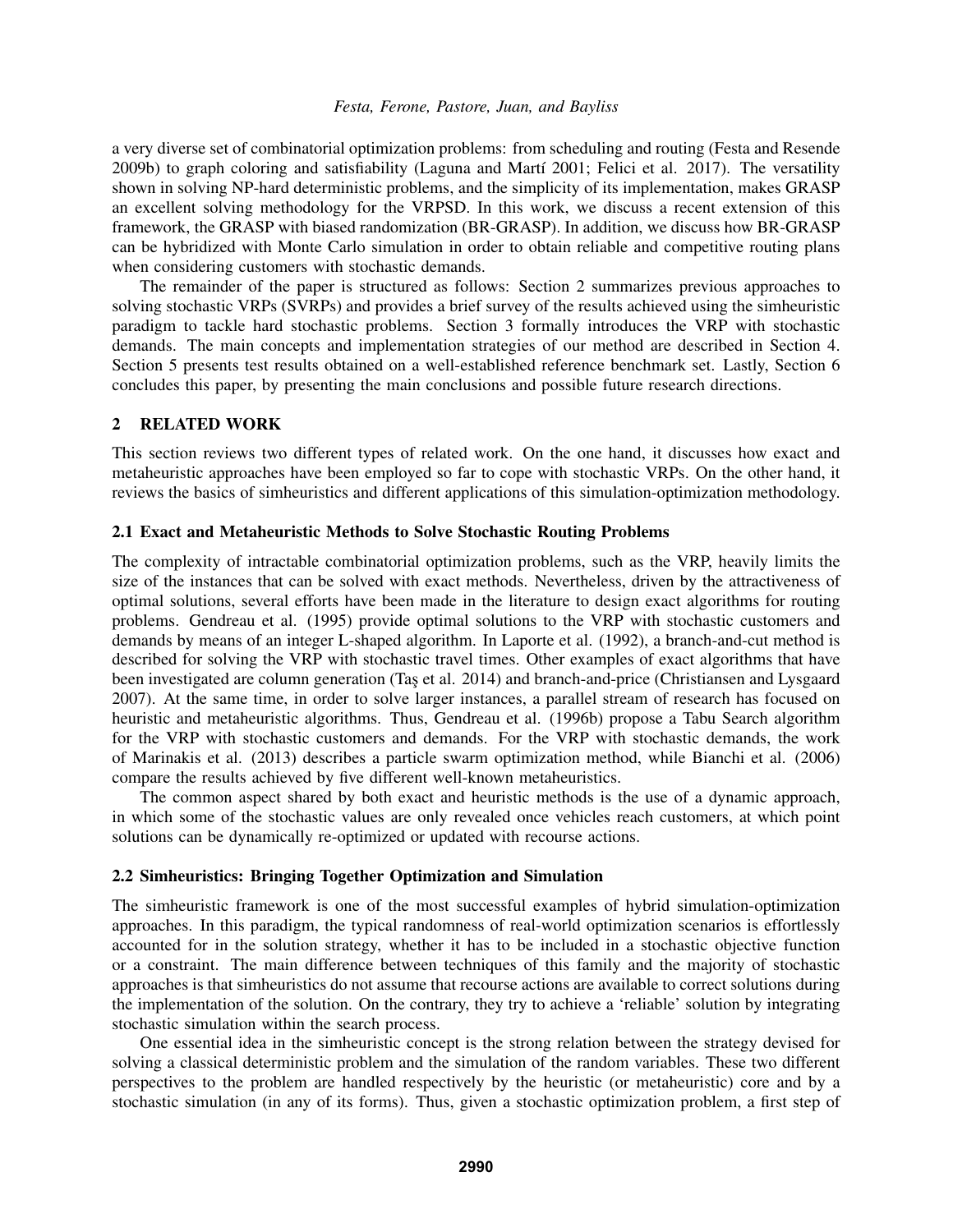a simheuristic approach consists of the transformation of the stochastic variables into their deterministic counterparts. This allows the approach to efficiently obtain a deterministic solution by means of a heuristic algorithm. Subsequently, the quality of the constructed solution is evaluated in a stochastic environment to determine its real value in scenarios with uncertainty. This two-step process establishes a feedback system between the deterministic optimization algorithm and the stochastic simulation. This feedback system is not only able to more accurately evaluate solution quality, but also to better guide the exploration of the search space.

The scientific literature has recently seen several successful applications of simheuristic algorithms to a broad variety of stochastic combinatorial optimization problems. In Guimarans et al. (2016), a hybrid simheuristic is proposed to solve a variant of the capacitated VRP. This variant combines vehicle routing and packing constraints, and so it is known as the two-dimensional VRP with stochastic travel times. The multi-start randomized simheuristic, presented in Juan et al. (2014b) for the single-period and stochastic Inventory Routing Problem with stock-outs, shows how personalized refill policies can be crucial to enable significant cost reductions in comparison to what can be achieved by other algorithms employing standard refill policies. Gonzalez-Martin et al. (2018) tackle the Arc Routing Problem (ARP) with stochastic demands by embedding Monte Carlo simulation into a classical strategy for the capacitated ARP. Without being exhaustive in our review, other notable efforts in the literature can be found in the area of Permutation Flow Shop Problems (Juan et al. 2014a; Ferone et al. 2016a; Gonzalez-Neira et al. 2017), and facility location problems (de Armas et al. 2017).

### 3 THE VEHICLE ROUTING PROBLEM WITH STOCHASTIC DEMANDS

As in the case of other notable stochastic combinatorial optimization problems, a Stochastic Vehicle Routing Problem (SVRP) emerges whenever a random component is included in the mathematical model of a classic VRP formulation. The most-common examples of such random components are mainly related to the stochasticity of customer availability, customer demands, and travel times.

Given the critical importance of understanding the influence of uncertainty over decisions, which is a crucial matter in logistics and operations management, solving SVRPs is vitally important to both the simulation-optimization community and industry (Gendreau et al. 1996a). One of the initial contributions to the VRP with stochastic demands can be found in Bertsimas (1992), where the author tries to: *(i)* determine a fixed routing sequence covering all potential customers; and then *(ii)* update the solution according to two different criteria once the information regarding customer demands becomes available. The approach of Bertsimas (1992) is to generate a deterministic solution and to re-optimize it in real-time as uncertainties materialize. Such a strategy has clear advantages for tractable problems, as in the case of Shortest Path Problems (Ferone et al. 2016b; Ferone et al. 2017). However, for problems that are characterized by their hard complexity or whenever a reduced amount of computing resources are available to complete a reactive strategy, then allowing for stochasticity in the initial solution process is beneficial. This is the approach taken in this work, whose aim is to generate a 'reliable' or 'stable' solution for the VRPSD, i.e., a set of routes that can achieve a good performance not only in terms of average cost but also by being able to support moderate levels of variability in the values of the random customer demands.

The VRPSD is formally stated on a graph  $G = (V, E)$ , where the set of nodes includes both the depot, usually denoted by 0, and the location of customers,  $V \setminus \{0\}$ . A fleet of vehicles with restricted capacity is available at the depot, which is the starting and ending point for each trip. Moreover, a non-negative cost function  $c: E \to \mathbb{R}^+$  associates a cost (either based on distance or on travel time) to each edge in *E*. For each  $i \in V \setminus \{0\}$ , a random variable  $x_i$  indicates the demand of goods that customer *i* requires. The goal of the problem is to find a set of routes with minimal total expected cost while serving all customers and satisfying the capacity constraints.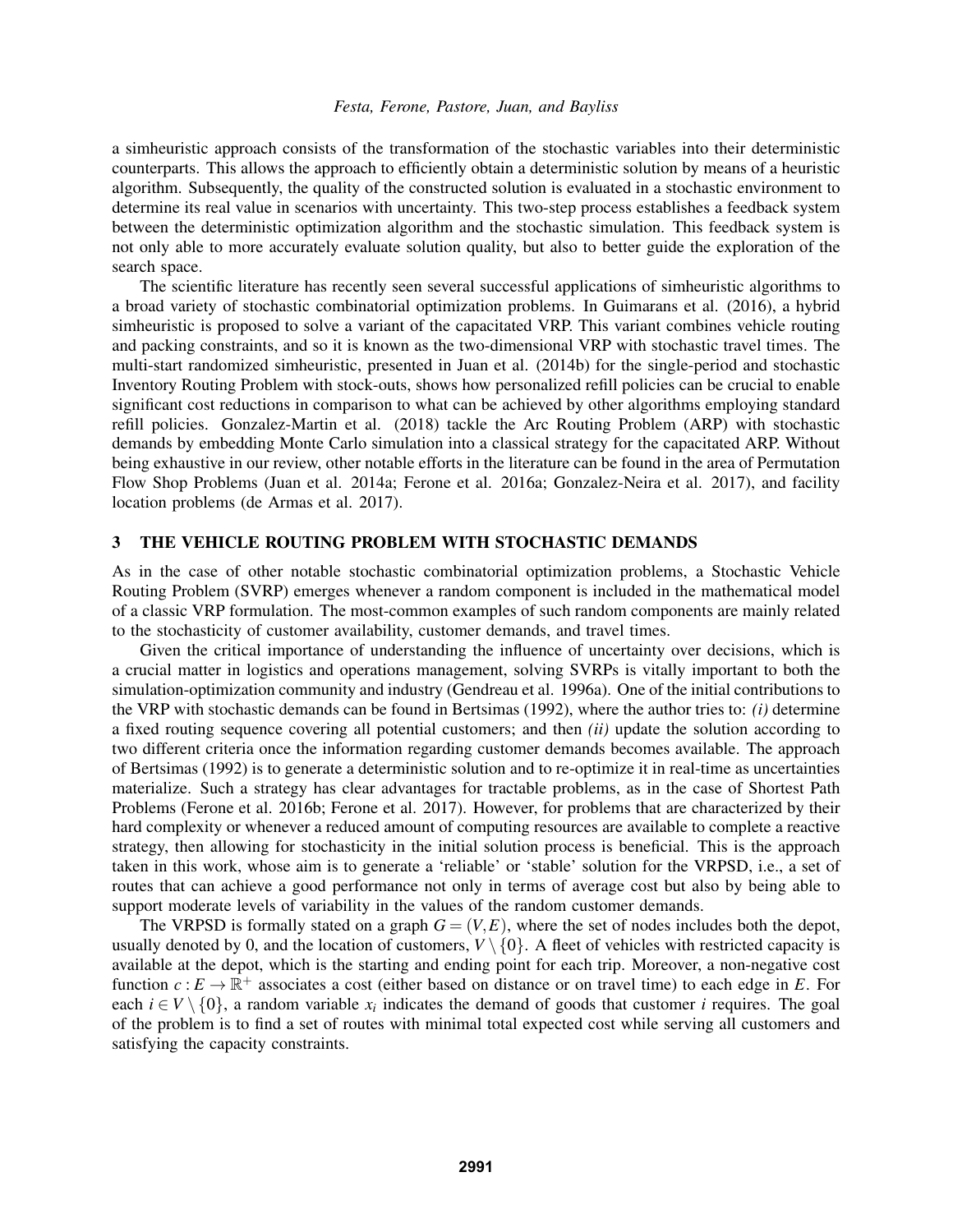# 4 OUR SIMULATION-OPTIMIZATION APPROACH

This section begins by discussing the classical GRASP metaheuristic framework. Then, it analyzes how this basic GRASP version can be easily enhanced by making use of biased-randomization concepts. Finally, the BR-GRASP is hybridized with Monte Carlo simulation in order to address the stochastic component of the VRPSD that is considered in this paper.

# 4.1 GRASP Framework

GRASP is a well-known metaheuristic framework for hard combinatorial optimization problems. Initially proposed in Feo and Resende (1995), it has achieved many benchmark results for large-scale instances of NP-hard problems. The reader is referred to Festa and Resende (2009a) and Festa and Resende (2009b) for a detailed analysis of its theoretical foundations as well as some of its most popular applications.

The classical GRASP version is made up by two main components (Algorithm 1): a constructive phase and a local search. In the former, a solution is built iteratively by adding one component at a time from a candidate set. In each iteration, the element to be added to the solution under construction is selected uniformly at random among the elements of a *restricted candidate list* (RCL). The RCL collects all the best insertion candidates according to some greedy score function. It includes all the elements whose score is better than a user-specified percentage of the best score. This adaptive thresholding process is guided by a parameter,  $\alpha$ , which tunes the greediness of the constructive phase.

Upon completion of the first phase, a feasible solution is obtained. At this point, the local search attempts to reach a local optimum with respect to some suitably-defined neighborhood structure. Given the randomness of this framework, the two phases are repeatedly applied in a multi-start fashion. At the end of the process, the best solution found is returned as the final result.

# 4.2 GRASP with Biased Randomization

13 return *s*

Our solution method relies on a recent extension of the classical GRASP paradigm: GRASP with biased randomization or BR-GRASP (Algorithm 2).

| <b>Algorithm 1:</b> Construction phase with                  | <b>Algorithm 2:</b> Construction phase                                        |  |  |
|--------------------------------------------------------------|-------------------------------------------------------------------------------|--|--|
| <b>RCL</b>                                                   | with Biased Randomization                                                     |  |  |
| <b>Input:</b> $\alpha \in [0,1]$                             | <b>Input:</b> Distribution D; Parameter $\beta$                               |  |  |
| $1 s \leftarrow \emptyset$                                   | $1 s \leftarrow \emptyset$                                                    |  |  |
| 2 initialize candidate set: $CL \leftarrow E$                | 2 initialize candidate set: $CL \leftarrow E$                                 |  |  |
| 3 order CL according to $c(\cdot)$                           | 3 order CL according to $c(\cdot)$                                            |  |  |
| 4 while solution s is not complete do                        | 4 while solution s is not complete do                                         |  |  |
| $c_{\min} \leftarrow \min_{x \in CL} \{c(x)\}\$<br>5         | Randomly select<br>5                                                          |  |  |
| $c_{\max} \leftarrow \max_{x \in CL} \{c(x)\}\$<br>6         | $pos \in \{1, \ldots,  CL \}$ according                                       |  |  |
| $thr \leftarrow c_{\min} + \alpha(c_{\max} - c_{\min})$<br>7 | to distribution $D(\beta)$                                                    |  |  |
| $RCLsize \leftarrow  \{x \in CL : c(x) \leq thr\} $<br>8     | 6 $s \leftarrow s \cup \{CL[pos]\}$                                           |  |  |
| 9<br>$pos \leftarrow$                                        | $\left\{\nCL \leftarrow CL \setminus \{CL[pos]\}\n\right\}$<br>$\overline{7}$ |  |  |
| UnifRand $(1,2,,RCLsize)$                                    | Reorder CL<br>8                                                               |  |  |
| $s \leftarrow s \cup \{CL[pos]\}$<br>10                      | end                                                                           |  |  |
| $CL \leftarrow CL \setminus \{CL[pos]\}$<br>11               | 9 return s                                                                    |  |  |
| Reorder CL<br>12                                             |                                                                               |  |  |
| end                                                          |                                                                               |  |  |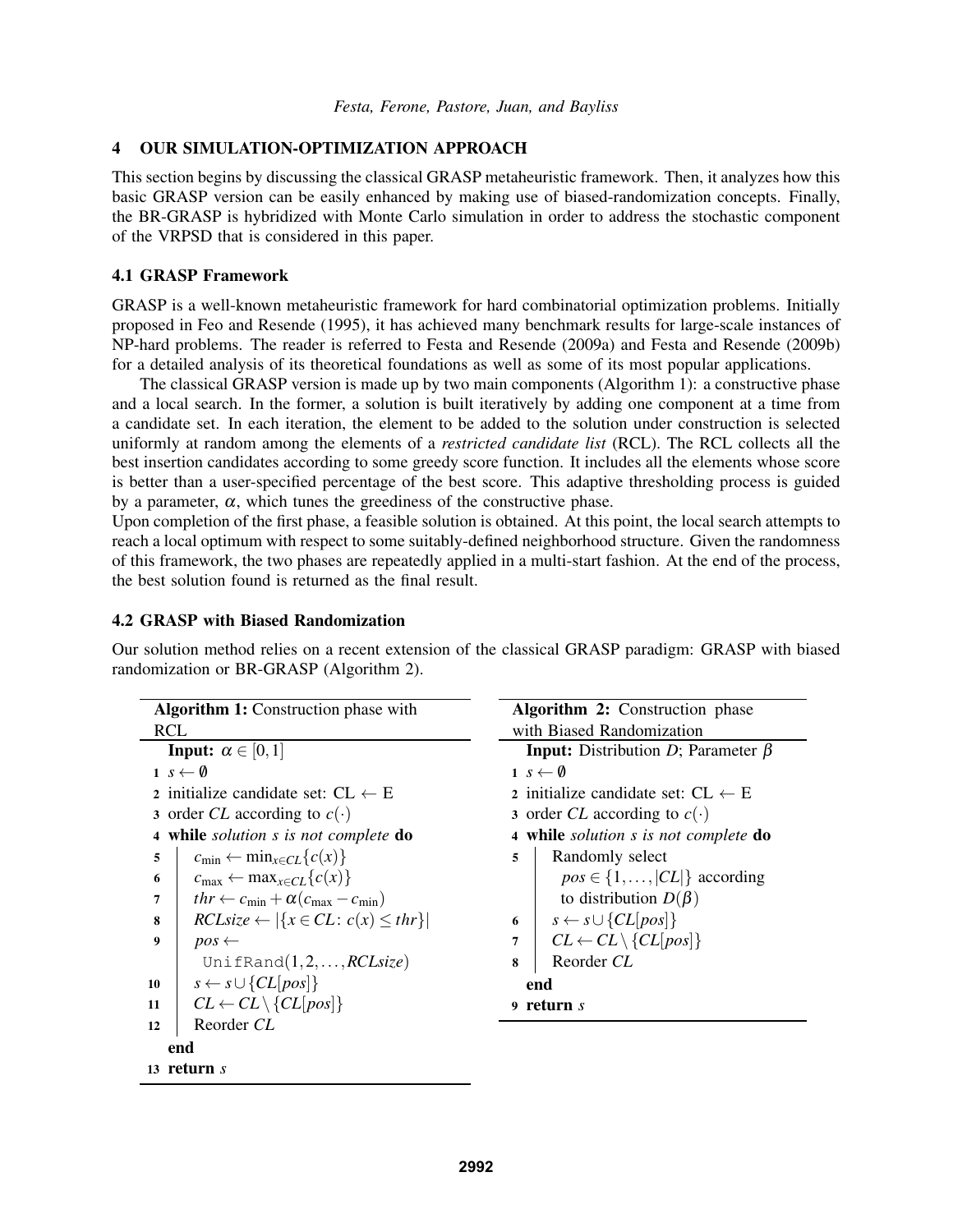The aim of the BR-GRASP is to guide the construction process towards more favorable regions of the search space, with the goal of achieving diversification without excluding any potentially good candidate elements. More specifically, while in the classical GRASP the RCL implementation is obtained by the two-step process described above (thresholding plus uniform selection), this new paradigm guides the constructive phase using a skewed (non-uniform) probability distribution and without using a RCL.

Different skewed probability distributions can be considered within this extension. As suggested in Grasas et al. (2017), we use a geometric distribution with parameter  $\beta$ . The result of this process is a constructive phase that is able to balance greedy bias and search diversification. A depiction of the differences among the selection processes of the classical GRASP and the BR-GRASP can be found in Figure 1.



Figure 1: Differences in the selection processes of the classic GRASP *(a)* and the BR-GRASP *(b)*.

Biased-randomization techniques have been successfully used in the past to solve different VRP variants, including the two-dimensional loading VRP (Dominguez et al. 2014; Dominguez et al. 2016) or the multi-depot VRP (Juan et al. 2015).

### 4.3 Our SimGRASP Approach for the VRPSD

Metaheuristic frameworks were originally conceived for tackling deterministic problems. Accordingly, the classic GRASP is not designed to consider uncertainty within the input data. From a technical perspective, this represents a major drawback when dealing with real-life scenarios, for which the use of a deterministic model could represent an oversimplification which leads to suboptimal solutions (Lucas et al. 2015).

With the aim of allowing for the inherent uncertainty within logistics and transportation problems, our algorithm embraces the paradigm of simheuristics (Grasas et al. 2016). The resulting framework, the SimGRASP, incorporates Monte Carlo simulation at two different stages of the BR-GRASP approach. Incorporating simulation within an optimization algorithm is not on its own enough to guarantee a reliable solution. The performance of the stochastic solution obtained by the simheuristic is tightly linked to the quality of the deterministic optimization algorithm, that is, both components are complementary to the quality of the final solution. In this work we use BR-GRASP as the deterministic optimization component. The operation flow of our simulation-optimization technique is summarized in Figure 2.

As in the deterministic case, the algorithm begins with a biased-randomized constructive phase. The output is a first feasible solution *s*. This first phase is then followed by a local search, with the aim of improving *s* to achieve a deterministic local optimal solution,  $s^*$ , according to a two-opt exchange neighborhood structure  $N(x)$ .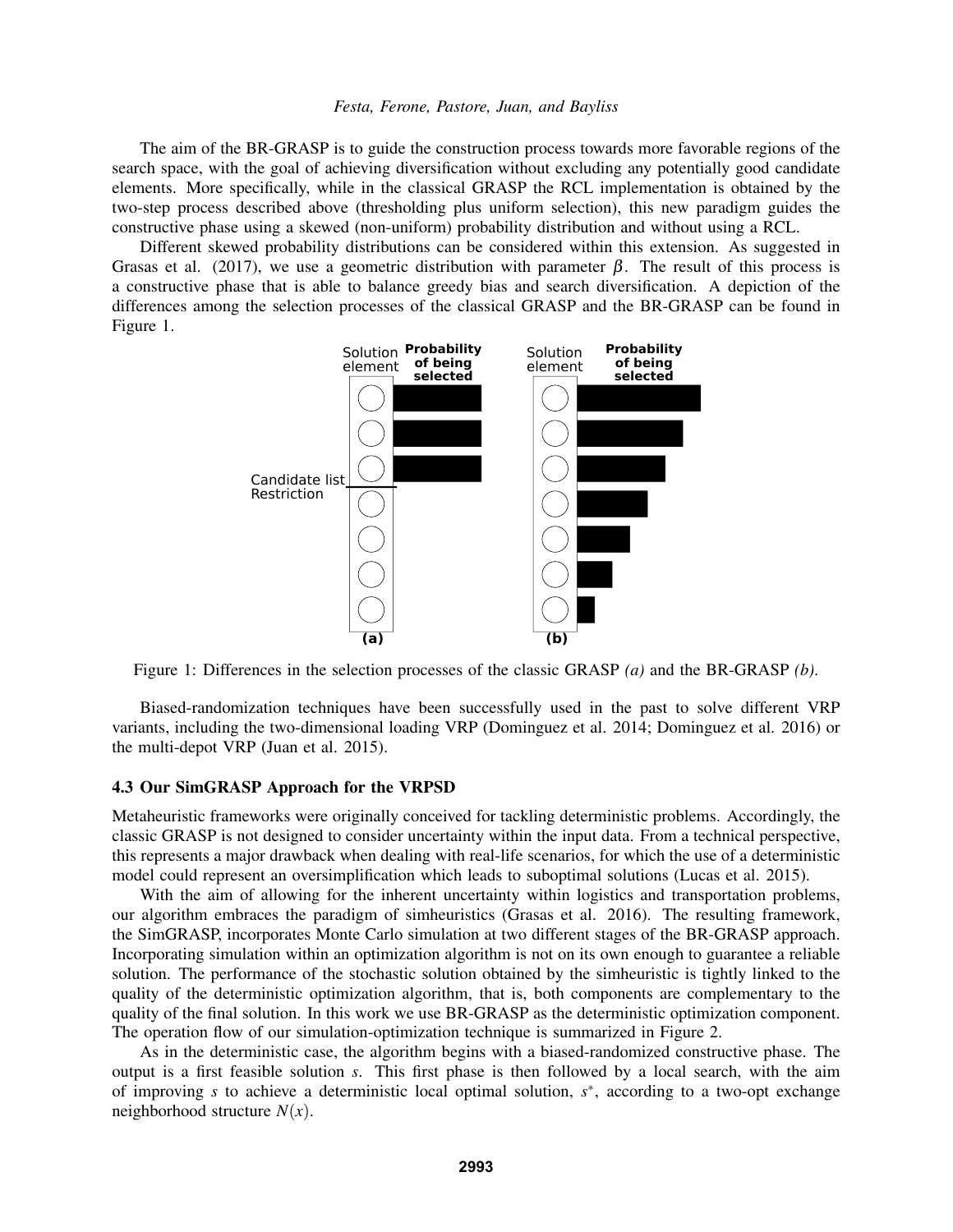

*Festa, Ferone, Pastore, Juan, and Bayliss*

Figure 2: Flowchart of our SimGRASP algorithm.

The deterministic local optimum  $s^*$  is then evaluated in a stochastic environment, which represents the first of two applications of Monte Carlo simulation, in which a limited number of simulation replications are used. Within each single run of the simulation, all customers' demands are randomly generated accordingly to the corresponding probability distributions. The number of runs performed in this first simulation stage is denoted *nItershort*. This use of a limited number of simulations runs provides a mechanism for controlling the trade-off between run times and accuracy. Subsequently, the initial solution  $s^*$  is set as the current best solution, and the 'elite set'  $(ES)$  is initialized with  $s^*$  as its only element.

Thereafter, as in the classical GRASP paradigm, the procedure is repeated in a multi-start fashion until the stopping criterion is satisfied. In each iteration, new deterministic solutions are generated and consequently improved by means of the local search, hence obtaining new deterministic local optima *s* ∗∗ . Each of the locally optimal solutions is evaluated in *nItershort* simulation runs. If in this stochastic analysis it is found that the performance of *s* ∗∗ is better than those obtained by the current best solution, then *s* ∗∗ is added to ES and the current best solution is accordingly replaced.

Once the multi-start process has finalized, all the solutions belonging to ES are evaluated through a second simulation stage, this time using a higher number of simulation runs, *nIterlong*, for each evaluation of a candidate solution. This second simulation stage is only applied to a reduced set of 'promising' solutions, which limits the necessary computing time. The aim of this second simulation stage is to thoroughly assess,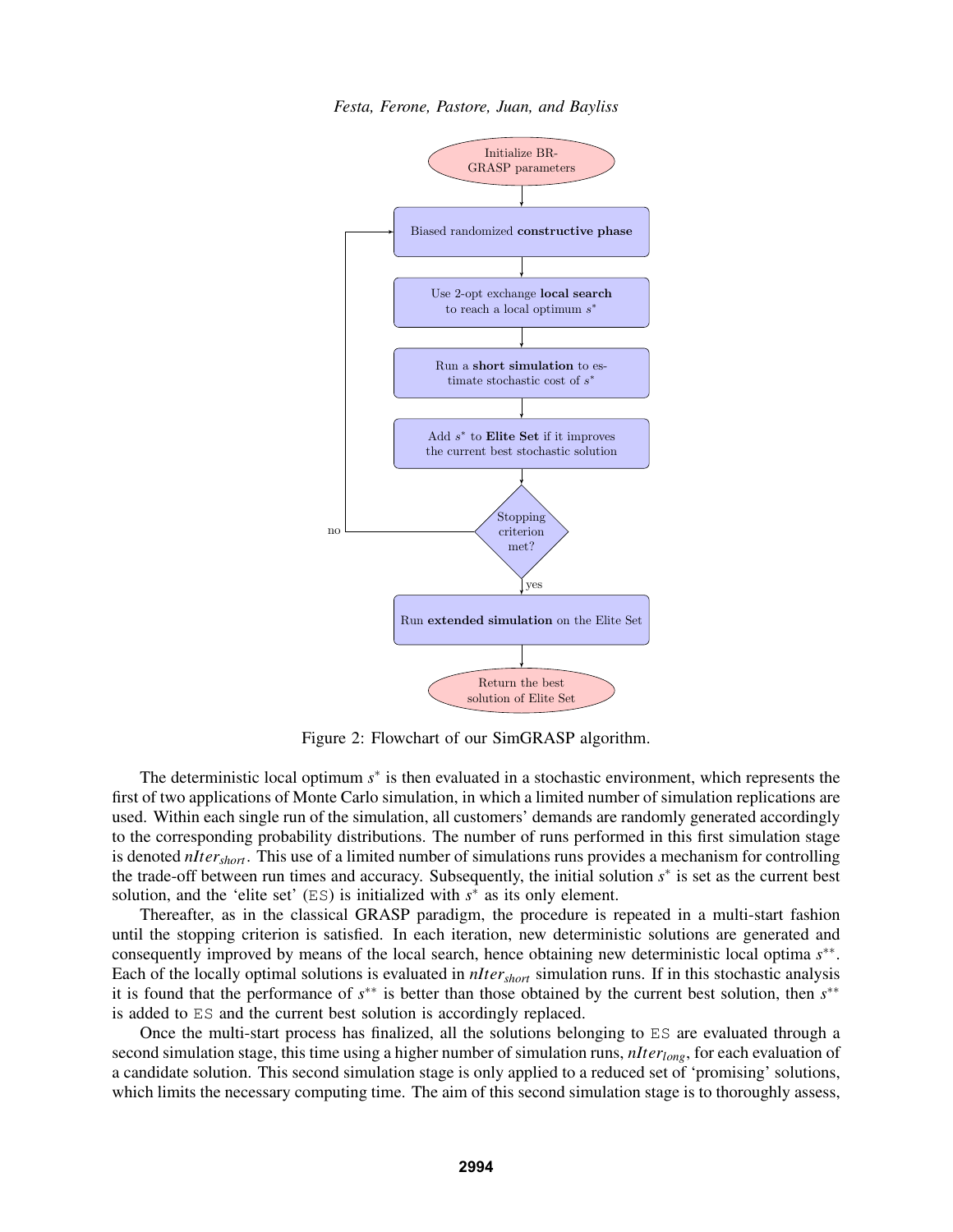with a higher degree of accuracy, the stochastic quality of the solution generated during the heuristic search process.

### 5 COMPUTATIONAL EXPERIMENTS

In this section, a series of computational experiments are described and their results analyzed. These numerical experiments contribute to verify and validate the proposed simulation-optimization methodology.

### 5.1 Experimental Settings and Benchmarks

An assessment of the performance of our SimGRASP was obtained by comparison with the multi-start simheuristic discussed in Juan et al. (2013). In this paper, the authors use a multi-start algorithm that is later combined with simulation to estimate the expected distribution costs. Both the multi-start algorithm and our SimGRASP make use of a geometric probability distribution to benefit from biased-randomization techniques (Grasas et al. 2017). In addition, the multi-start algorithm (SimMultiStart) uses a splitting strategy, which tries to improve each solution by dividing it into smaller problems. The SimMultiStart approach considers the concept of safety stocks to prevent running out of goods due to the occurrence of higher-than-expected demands. Finally, the local search employed in the SimMultiStart algorithm implements a cache-memory to store past routes, while the local search in our BR-GRASP incorporates a 2-opt exchange operator. In the interest of a fair analysis, the simulation paradigm considered for the two algorithms follows the same construction mechanism. The demands  $d_i$  used in the deterministic benchmark set are replaced by their stochastic counterpart, *D<sup>i</sup>* , according to a Log-Normal probability distribution, with  $E[D_i] = d_i$ . Also,  $Var[D_i] = k \cdot d_i$ , where  $k > 0$  is a design parameter. The experiment results reported here were obtained with a variance level of  $k = 0.25$ . Consequently, the Log-Normal distribution can be described through the location  $(\mu_i)$  and scale  $(\sigma_i)$  parameters as follows:

$$
\mu_{i} = \ln(E[D_{i}]) - \frac{1}{2} \cdot \ln\left(1 + \frac{Var[D_{i}]}{E[D_{i}]^{2}}\right)
$$

$$
\sigma_{i} = \left| \sqrt{\ln\left(1 + \frac{Var[D_{i}]}{E[D_{i}]^{2}}\right)}\right|
$$

In order to obtain a reliable evaluation, the method presented here was applied to the well-established benchmark instances of types A and B that were proposed in Augerat et al. (1998) for the capacitated VRP. The SimGRASP was implemented as a Java application and run directly on Eclipse using a personal computer with an Intel i7 Quad core, 2.67 GHz clock, and 6 GB RAM. After a quick fine-tuning of the BR-GRASP parameters, the following values were set: for the threshold parameter in Algorithm 1,  $\alpha = 0.3$ ; for the Geometric distribution parameter in Algorithm 2,  $\beta = 0.5$ . The algorithm was executed with a time limit of 10 seconds.

### 5.2 Analysis of Results

Table 1 summarizes the results generated in the testing phase. The comparison of the solutions obtained by: *(i)* the coupling of a multi-start heuristic and simulation; and *(ii)* the SimGRASP approach shows how this new technique outperforms the multi-start one in each instance. The measured gap, indeed, is negative for all instances in the benchmark set, with an average value of −9.81% over all instances. These good results are mainly due to the optimization paradigm used in the implementation of our BR-SimGRASP, mainly due to the incorporation of an enhanced local search operator.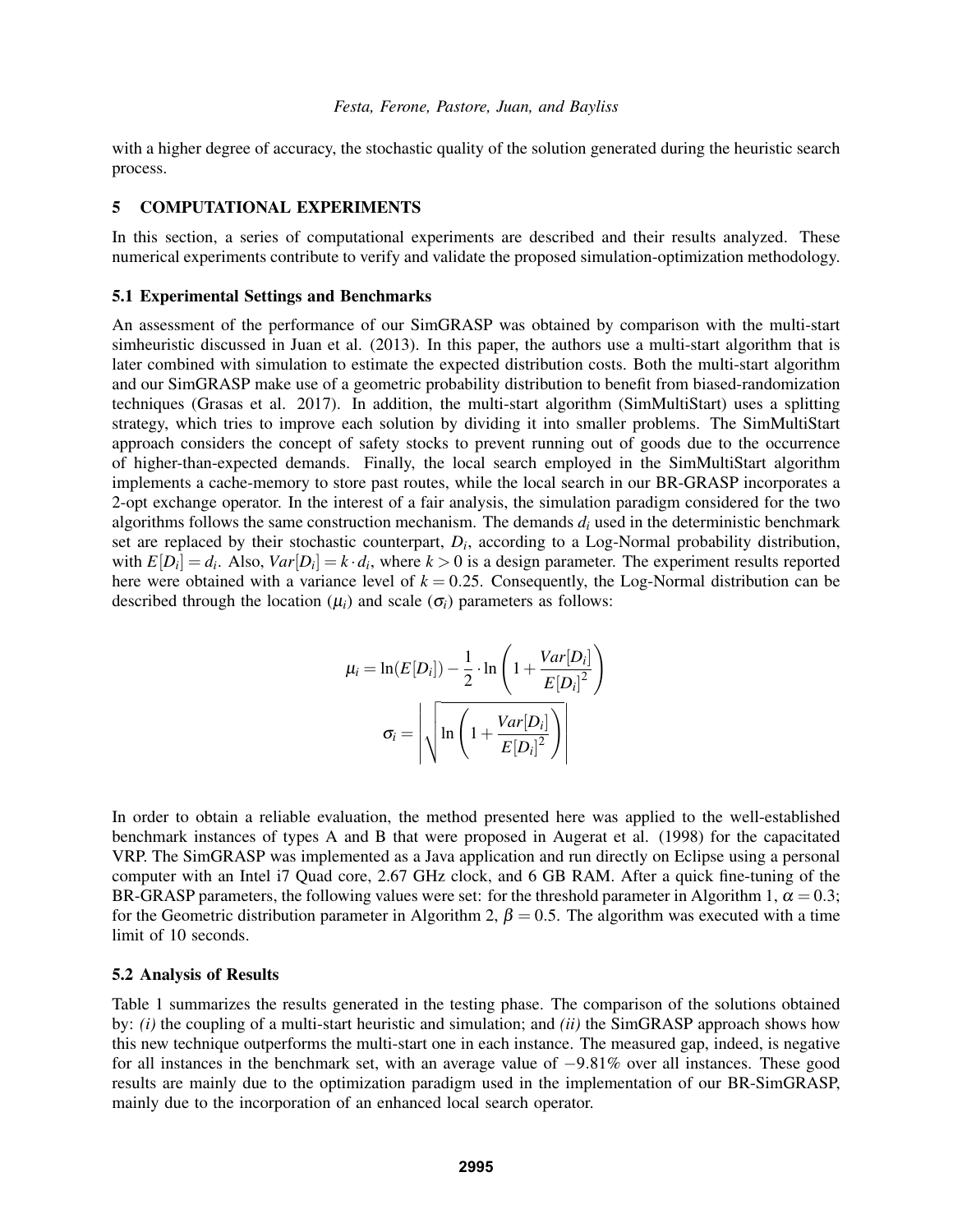| Festa, Ferone, Pastore, Juan, and Bayliss |
|-------------------------------------------|
|-------------------------------------------|

| <b>Instance</b>  | <b>SimMultiStart</b> | <b>SimGRASP</b> | $\%$ Gap  |
|------------------|----------------------|-----------------|-----------|
|                  | (1)                  | (2)             | $(1)-(2)$ |
| $A-n32-k5$       | 993.20               | 890.95          | $-10.30$  |
| $A-n33-k5$       | 815.40               | 750.63          | $-7.94$   |
| $A-n33-k6$       | 912.60               | 837.63          | $-8.21$   |
| $A-n37-k5$       | 795.00               | 734.44          | $-7.62$   |
| $A-n38-k5$       | 885.10               | 824.37          | $-6.86$   |
| A-n39-k6         | 1010.60              | 926.11          | $-8.36$   |
| $A-n45-k6$       | 1184.30              | 1091.36         | $-7.85$   |
| $A-n45-k7$       | 1502.00              | 1336.08         | $-11.05$  |
| A-n55-k9         | 1408.40              | 1258.72         | $-10.63$  |
| A-n60-k9         | 1795.70              | 1579.79         | $-12.02$  |
| $A-n61-k9$       | 1330.60              | 1224.44         | $-7.98$   |
| $A-n63-k9$       | 2203.70              | 1897.29         | $-13.90$  |
| $A-n65-k9$       | 1555.30              | 1437.84         | $-7.55$   |
| A-n80-k10        | 2328.40              | 2177.10         | $-6.50$   |
| $B-n31-k5$       | 855.70               | 757.60          | $-11.46$  |
| $B-n35-k5$       | 1255.50              | 1098.00         | $-12.54$  |
| $B-n39-k5$       | 695.90               | 621.34          | $-10.71$  |
| <b>B-n41-k6</b>  | 1103.20              | 1005.62         | $-8.84$   |
| $B-n45-k5$       | 904.60               | 828.04          | $-8.46$   |
| $B-n50-k7$       | 945.80               | 859.48          | $-9.13$   |
| $B-n52-k7$       | 944.40               | 848.71          | $-10.13$  |
| <b>B-n56-k7</b>  | 920.00               | 845.37          | $-8.11$   |
| <b>B-n57-k9</b>  | 2199.70              | 1885.69         | $-14.27$  |
| $B-n64-k9$       | 1179.60              | 1064.53         | $-9.75$   |
| <b>B-n67-k10</b> | 1404.50              | 1247.67         | $-11.17$  |
| <b>B-n68-k9</b>  | 1754.70              | 1515.88         | $-13.61$  |
| Average          |                      |                 | $-9.81$   |

Table 1: Performance of BR-GRASP and SimGRASP for the VRP.

Furthermore, the results show that the performance of the stochastic solutions are enhanced by the biased-randomized construction with respect to the classical GRASP paradigm. Another example of the effect of the quality of the solution generated in the construction phase and stochastic value of the final solution can be found in the radar chart presented in Figure 3. This plot illustrates the solution values obtained, for instances A-n33-k5 and B-n31-k5, by three different algorithmic approaches: SimMultiStart, SimGRASP, and SimGRASP with BR. Thus, values closer to the center of the triangle represent a lower-cost value. Figure 3 shows how the biased-randomized SimGRASP achieves the best results among the three approaches.

# 6 CONCLUSIONS AND FURTHER POSSIBLE EXTENSIONS

This work is motivated by the benefits of accounting for stochasticity when solving hard combinatorial optimization problems. In our view, successfully incorporating stochasticity within deterministic optimization approaches depends on a careful integration of well-performing optimization tools in industrial settings. More specifically, we have proposed the use of an approach that combines simulation and metaheuristic optimization to solve one of the most difficult and widely studied stochastic optimization problems: the Vehicle Routing Problem with Stochastic Demands.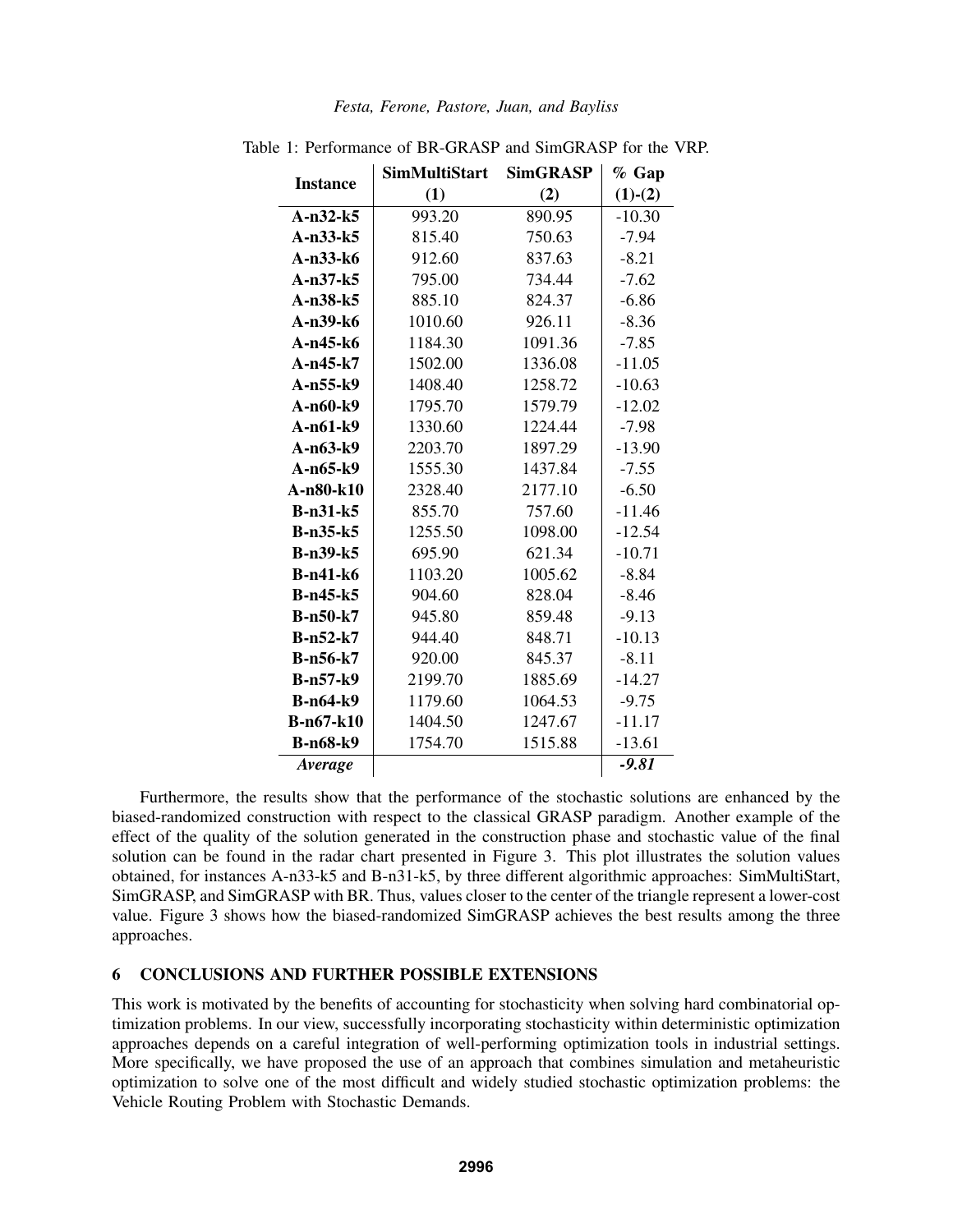

Figure 3: Comparison of a MS simheuristic, SimGRASP with BR, and SimGRASP without BR.

The simheuristic proposed here is based on a recent extension of the classical GRASP framework, the GRASP with biased randomization. This extension has been shown to be a successful meeting point between performance and simplicity of implementation. The algorithm has been tested over a set of stochastic instances obtained from an established benchmark set for the deterministic version of the problem. The results show that our method is able to attain high-quality solutions over all instances in reasonably low computing times. In particular, our results provide results supporting the idea that high-quality deterministic local optimal solutions are complementary to the quality of the robust solutions that are derived from the proposed hybridization of BR-GRASP and Monte Carlo Simulation.

Future extensions of the present work are two-fold: a first stream of investigation can be based on improving implementation features that enhance the performance of the heuristic core of our algorithm. Path relinking, for example, is a feature that has been successfully embedded in multiple GRASP frameworks (Laguna and Marti 1999; Resendel and Ribeiro 2005; Ferone et al. 2016c). On the other hand, to improve the quality of the solutions generated specifically for the vehicle routing problem, some problemspecific intensification-diversification strategies can be devised, such as granular search, or the restricted neighborhood structure as applied in Toth and Vigo (2003).

## **REFERENCES**

- Augerat, P., J. Belenguer, E. Benavent, A. Corberán, D. Naddef, and G. Rinaldi. 1998. "Computational Results with a Branch-and-cut Code for the Capacitated Vehicle Routing Problem". Technical Report R.495, IASI-CNR.
- Bertsimas, D. J. 1992. "A Vehicle Routing Problem with Stochastic Demand". *Operations Research* 40(3):574–585.
- Bianchi, L., M. Birattari, M. Chiarandini, M. Manfrin, M. Mastrolilli, L. Paquete, O. Rossi-Doria, and T. Schiavinotto. 2006. "Hybrid Metaheuristics for the Vehicle Routing Problem with Stochastic Demands". *Journal of Mathematical Modelling and Algorithms* 5(1):91–110.
- Christiansen, C. H., and J. Lysgaard. 2007. "A Branch-and-price Algorithm for the Capacitated Vehicle Routing Problem with Stochastic Demands". *Operations Research Letters* 35(6):773–781.
- de Armas, J., A. A. Juan, J. M. Marquès, and J. P. Pedroso. 2017. "Solving the Deterministic and Stochastic Uncapacitated Facility Location Problem: From a Heuristic to a Simheuristic". *Journal of the Operational Research Society* 68(10):1161–1176.
- Dominguez, O., A. A. Juan, B. Barrios, J. Faulin, and A. Agustin. 2016. "Using Biased Randomization for Solving the Two-dimensional Loading Vehicle Routing Problem with Heterogeneous Fleet". *Annals of Operations Research* 236(2):383–404.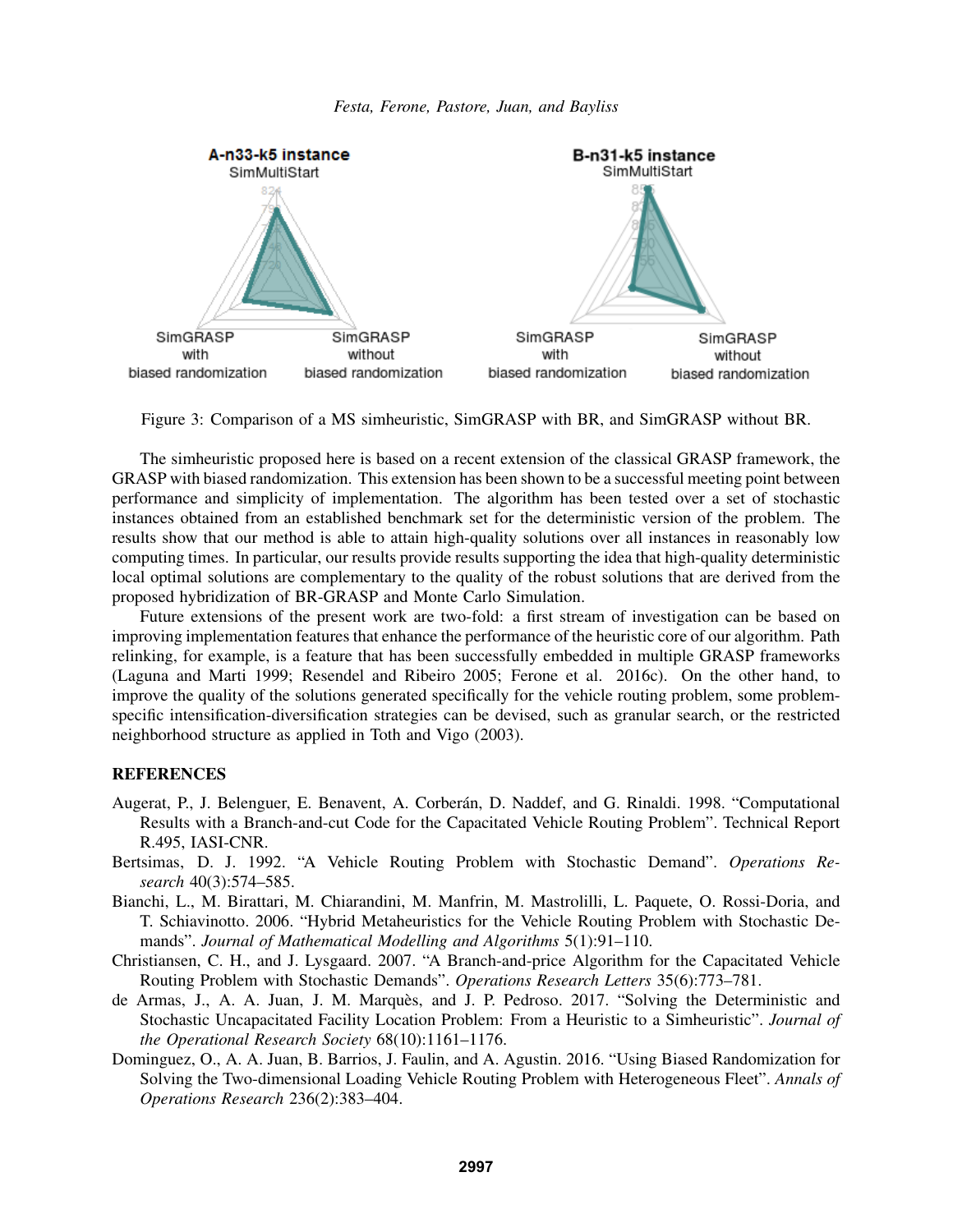- Dominguez, O., A. A. Juan, and J. Faulin. 2014. "A Biased-randomized Algorithm for the Two-dimensional Vehicle Routing Problem with and without Item Rotations". *International Transactions in Operational Research* 21(3):375–398.
- Faulin, J., M. Gilibert, A. A. Juan, X. Vilajosana, and R. Ruiz. 2008a. "SR-1: A Simulation-based Algorithm for the Capacitated Vehicle Routing Problem". In *Proceedings of the 2008 Winter Simulation Conference*, edited by S. Mason et al., 2708–2716. Piscataway, New Jersey: IEEE.
- Faulin, J., and A. A. Juan. 2008b. "The ALGACEA-1 Method for the Capacitated Vehicle Routing Problem". *International Transactions in Operational Research* 15(5):599–621.
- Felici, G., D. Ferone, P. Festa, A. Napoletano, and T. Pastore. 2017. "A GRASP for the Minimum Cost SAT Problem". In *Learning and Intelligent Optimization*, edited by R. Battiti et al., 64–78. Cham, Switzerland: Springer International Publishing.
- Feo, T. A., and M. G. Resende. 1995. "Greedy Randomized Adaptive Search Procedures". *Journal of Global Optimization* 6(2):109–133.
- Ferone, D., P. Festa, A. Gruler, and A. A. Juan. 2016a. "Combining Simulation with a GRASP Metaheuristic for Solving the Permutation Flow-shop Problem with Stochastic Processing Times". In *Proceedings of the 2016 Winter Simulation Conference*, edited by T. M. K. Roeder et al., 2205–2215. Piscataway, New Jersey: IEEE.
- Ferone, D., P. Festa, A. Napoletano, and T. Pastore. 2016b. "Reoptimizing Shortest Paths: From State of the Art to New Recent Perspectives". In *18th International Conference on Transparent Optical Networks (ICTON)*, edited by M. Ferrari et al., without page numbers. Piscataway, New Jersey: IEEE.
- Ferone, D., P. Festa, A. Napoletano, and T. Pastore. 2017. "Shortest Paths on Dynamic Graphs: A Survey". *Pesquisa Operacional* 37(3):487–508.
- Ferone, D., P. Festa, and M. G. Resende. 2016c. "Hybridizations of GRASP with Path Relinking for the Far from Most String Problem". *International Transactions in Operational Research* 23(3):481–506.
- Festa, P., and M. G. C. Resende. 2009a. "An Annotated Bibliography of GRASP Part II: Applications". *International Transactions in Operational Research* 16(2):131–172.
- Festa, P., and M. G. C. Resende. 2009b. "An Annotated Bibliography of GRASP Part I: Algorithms". *International Transactions in Operational Research* 16(1):1–24.
- Gendreau, M., G. Laporte, and R. Séguin. 1995. "An Exact Algorithm for the Vehicle Routing Problem with Stochastic Demands and Customers". *Transportation Science* 29(2):143–155.
- Gendreau, M., G. Laporte, and R. Séguin. 1996a. "Stochastic Vehicle Routing". *European Journal of Operational Research* 88(1):3–12.
- Gendreau, M., G. Laporte, and R. Séguin. 1996b. "A Tabu Search Heuristic for the Vehicle Routing Problem with Stochastic Demands and Customers". *Operations Research* 44(3):469–477.
- Golden, B. L., S. Raghavan, and E. A. Wasil. 2008. *The Vehicle Routing Problem: Latest Advances and New Challenges*. New York: Springer Science & Business Media.
- Gonzalez-Martin, S., A. A. Juan, D. Riera, M. G. Elizondo, and J. J. Ramos. 2018. "A Simheuristic Algorithm for Solving the Arc Routing Problem with Stochastic Demands". *Journal of Simulation* 12(1):53–66.
- Gonzalez-Neira, E. M., D. Ferone, S. Hatami, and A. A. Juan. 2017. "A Biased-randomized Simheuristic for the Distributed Assembly Permutation Flowshop Problem with Stochastic Processing Times". *Simulation Modelling Practice and Theory* 79:23–36.
- Grasas, A., A. A. Juan, J. Faulin, J. de Armas, and H. Ramalhinho. 2017. "Biased Randomization of Heuristics using Skewed Probability Distributions: A Survey and Some Applications". *Computers & Industrial Engineering* 110:216–228.
- Grasas, A., A. A. Juan, and H. R. Lourenço. 2016. "SimILS: A Simulation-based Extension of the Iterated Local Search Metaheuristic for Stochastic Combinatorial Optimization". *Journal of Simulation* 10(1):69– 77.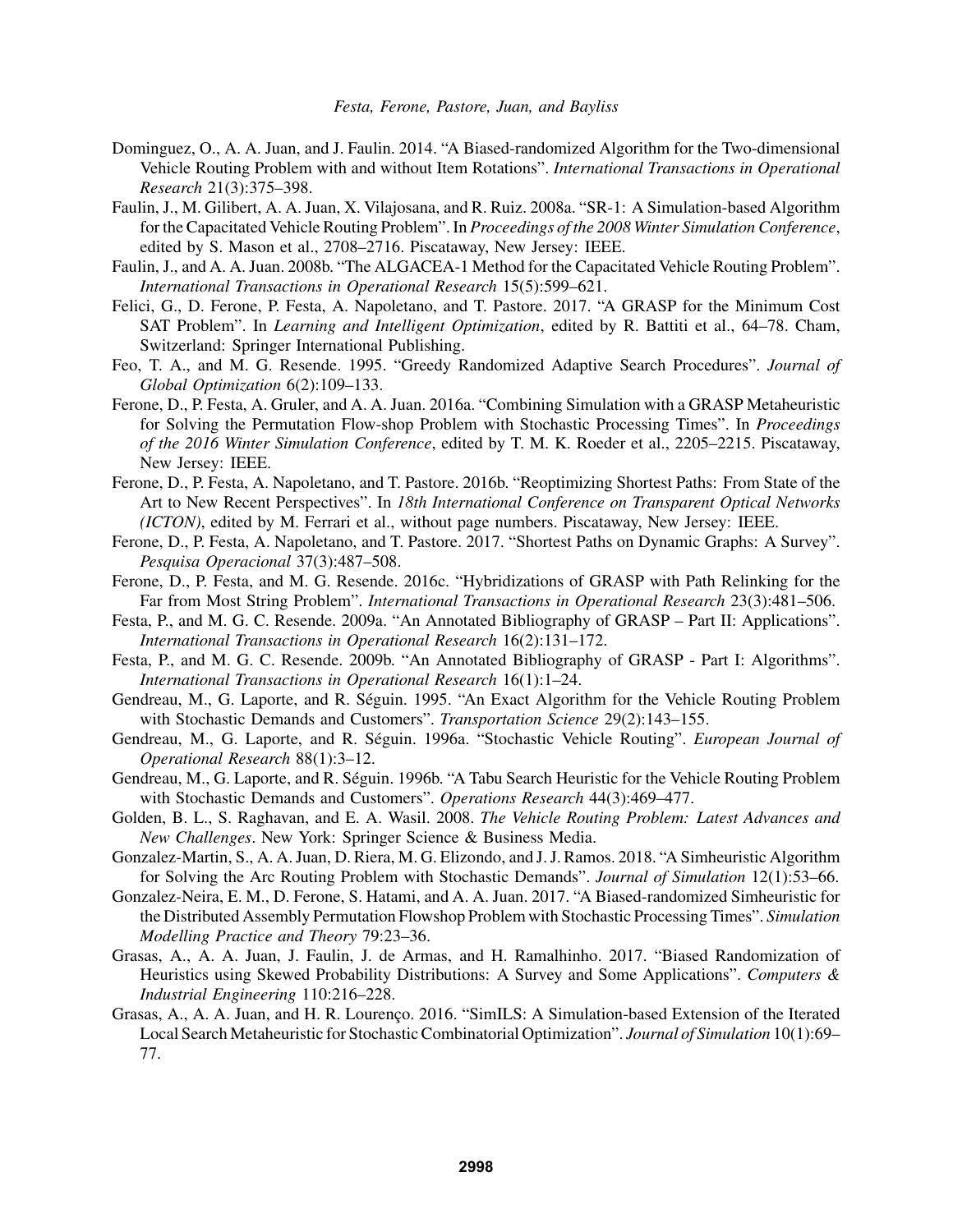- Guimarans, D., O. Dominguez, A. A. Juan, and E. Martinez. 2016. "A Multi-start Simheuristic for the Stochastic Two-dimensional Vehicle Routing Problem". In *Proceedings of the 2016 Winter Simulation Conference*, edited by T. M. K. Roeder et al., 2326–2334. Piscataway, New Jersey: IEEE.
- Juan, A. A., B. B. Barrios, E. Vallada, D. Riera, and J. Jorba. 2014a. "A Simheuristic Algorithm for Solving the Permutation Flow Shop Problem with Stochastic Processing Times". *Simulation Modelling Practice and Theory* 46:101–117.
- Juan, A. A., J. Faulin, J. Jorba, J. Caceres, and J. M. Marquès. 2013. "Using Parallel & Distributed Computing for Real-time Solving of Vehicle Routing Problems with Stochastic Demands". *Annals of Operations Research* 207(1):43–65.
- Juan, A. A., S. E. Grasman, J. Caceres-Cruz, and T. Bektas. 2014b. "A Simheuristic Algorithm for the Single-period Stochastic Inventory-routing Problem with Stock-outs". *Simulation Modelling Practice and Theory* 46:40–52.
- Juan, A. A., I. Pascual, D. Guimarans, and B. Barrios. 2015. "Combining Biased Randomization with Iterated Local Search for Solving the Multidepot Vehicle Routing Problem". *International Transactions in Operational Research* 22(4):647–667.
- Laguna, M., and R. Marti. 1999. "GRASP and Path Relinking for 2-layer Straight Line Crossing Minimization". *INFORMS Journal on Computing* 11(1):44–52.
- Laguna, M., and R. Mart´ı. 2001. "A GRASP for Coloring Sparse Graphs". *Computational Optimization and Applications* 19(2):165–178.
- Laporte, G. 1992. "The Vehicle Routing Problem: An Overview of Exact and Approximate Algorithms". *European Journal of Operational Research* 59(3):345–358.
- Laporte, G., F. Louveaux, and H. Mercure. 1992. "The Vehicle Routing Problem with Stochastic Travel Times". *Transportation Science* 26(3):161–170.
- Lucas, T. W., W. D. Kelton, P. J. Sanchez, S. M. Sanchez, and B. L. Anderson. 2015. "Changing the Paradigm: Simulation, Now a Method of First Resort". *Naval Research Logistics (NRL)* 62(4):293–303.
- Marinakis, Y., G.-R. Iordanidou, and M. Marinaki. 2013. "Particle Swarm Optimization for the Vehicle Routing Problem with Stochastic Demands". *Applied Soft Computing* 13(4):1693–1704.
- Resendel, M. G., and C. C. Ribeiro. 2005. "GRASP with Path-relinking: Recent Advances and Applications". In *Metaheuristics: Progress as Real Problem Solvers*, edited by T. Ibaraki et al., 29–63. New York, NY, USA: Springer.
- Tas¸, D., M. Gendreau, N. Dellaert, T. Van Woensel, and A. De Kok. 2014. "Vehicle Routing with Soft Time Windows and Stochastic Travel Times: A Column Generation and Branch-and-price Solution Approach". *European Journal of Operational Research* 236(3):789–799.
- Toth, P., and D. Vigo. 2003. "The Granular Tabu Search and its Application to the Vehicle-routing Problem". *Informs Journal on computing* 15(4):333–346.
- Toth, P., and D. Vigo. 2014. *Vehicle Routing: Problems, Methods and Applications*. Philadelphia, PA: Society for Industrial and Applied Mathematics.

### AUTHOR BIOGRAPHIES

PAOLA FESTA obtained her Ph.D. degree in Operations Research in 2000 and is currently Associate Professor in Operations Research at the University of Napoli FEDERICO II (UNFII). She is in the scientific committee of the Ph.D. Programs in Operations Research (University of Calabria) and in Mathematics & Computer Science (UNFII). Since 1999, she has been frequently and regularly Research Scholar at several national and international research institutions, including CNRs, MIT Lab. for Information and Decision Systems (USA), AT&T Labs Research (USA), and Department of Industrial and Systems Engineering of the University of Florida (USA). She is Associate Editor of several international journals. She has been chair or member of the scientific committee of more than 50 international conferences and workshops. She is author/co-author of more than 100 publications. Her website address is http://www.dma.unina.it/festa